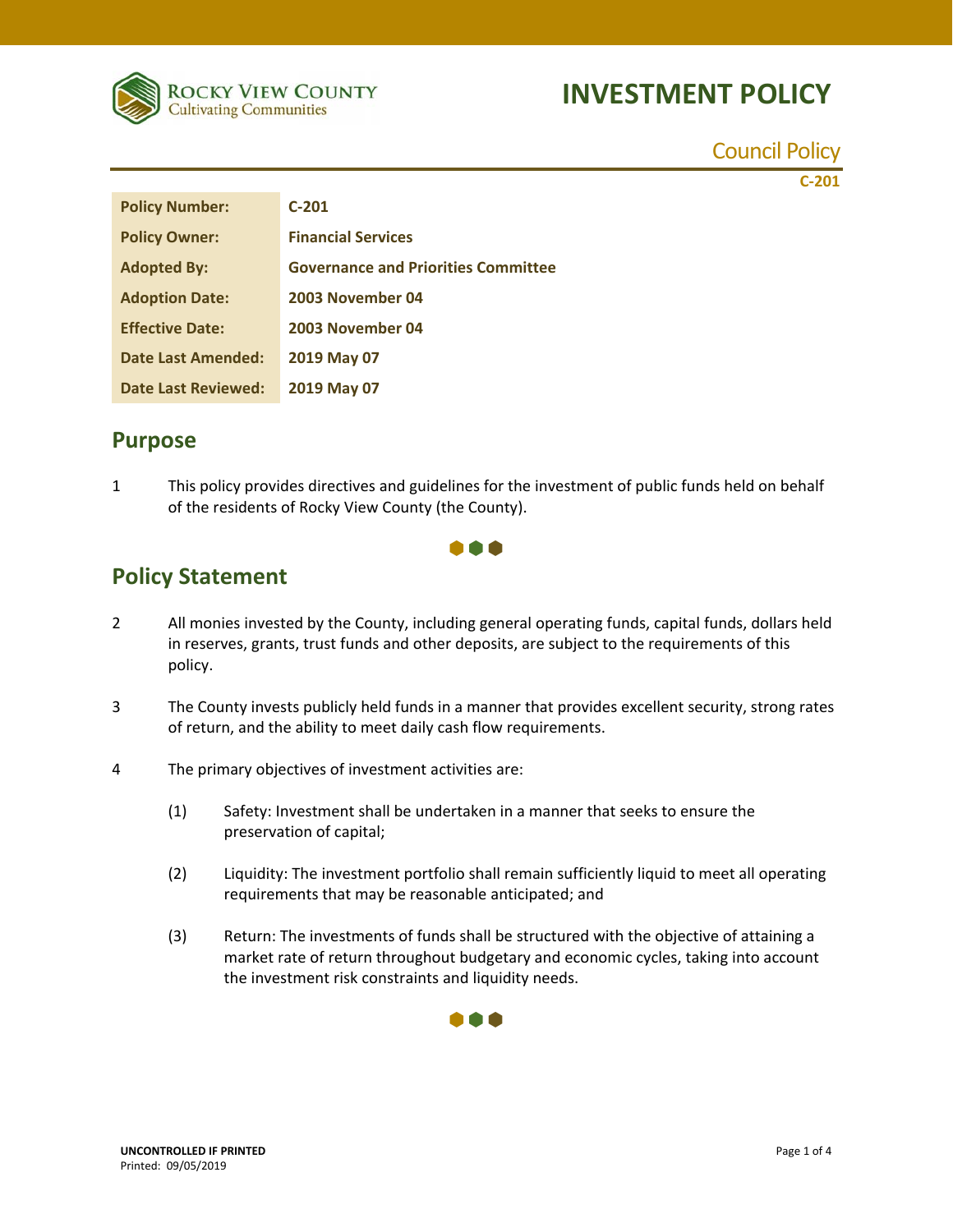

Council Policy

**C‐201**

### **Policy**

- 5 Preservation of capital held in the overall portfolio is established to be the County's highest investment priority, while second priority is assigned to retaining cash flow liquidity. At the third level, the County attempts to attain optimal revenues and diversify the types of investments held in the portfolio.
- 6 To integrate security, revenue, liquidity and diversity priorities into an overall investment strategy, the County shall invest in the instruments and securities that are outlined in the *Municipal Government Act*, RSA 2000, c M‐26 and related regulations. These instruments and securities must be issued or guaranteed by:
	- (1) the Government of Canada, any of the provinces or territories of Canada, and any of the municipalities in Alberta;
	- (2) related corporations of the federal government and the provincial governments; or
	- (3) a bank, treasury branch, credit union, trust corporation.
- 7 Other parameters for acquiring the types of instruments and securities in section 6 of this policy are outlined as follows:
	- (1) they may be in the form of units of pooled funds of all or any of the investments described above;
	- (2) investments are obtained solely in securities held in Canadian currency; and
	- (3) investments shall retain a minimum DBRS 'A' Rating or DBRS 'R‐1 Low' Rating.
- 8 Council and the Chief Administrative Officer (CAO) delegate authority and responsibility for the day‐to‐day management of the Investment Portfolio to designated management and staff. These management responsibilities include but are not limited to:
	- (1) selecting investment vehicles including financial institutions and investment products;
	- (2) reviewing investment alternatives;
	- (3) acquiring and redeeming investments;
	- (4) monitoring the Investment Portfolio and related revenues;
	- (5) planning cash flows;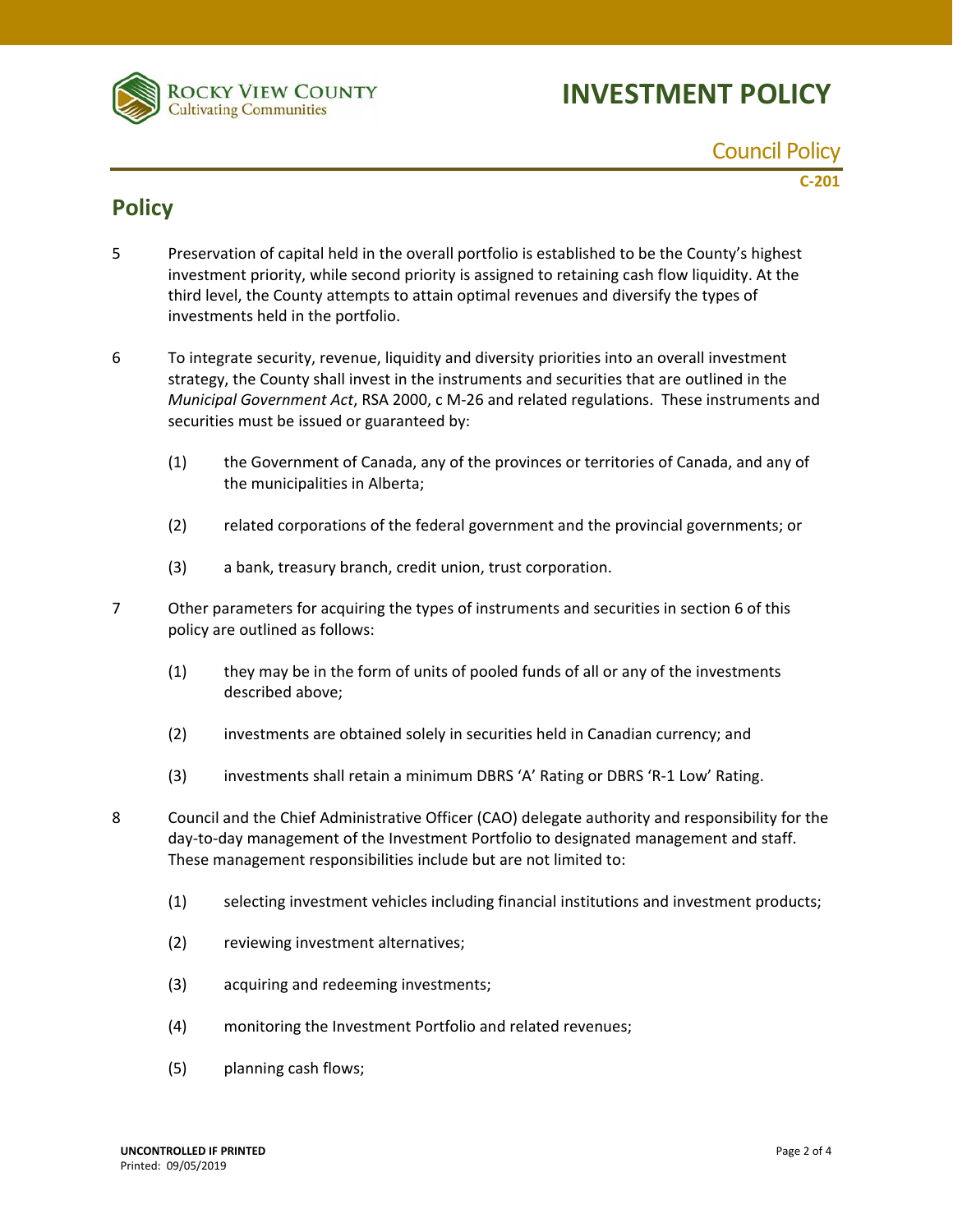

## Council Policy

**C‐201**

- (6) transferring funds between the Investment Portfolio and Bank Accounts;
- (7) confirming that investments are physically secured; and
- (8) reporting quarterly to Council on the overall status of the Investment Portfolio on a marked to market basis as defined by the Governmental Accounting Standards Board.
- 9 In order to obtain investments that are best suited to the parameters of this policy, the County invites selected financial institutions to participate in an Investment Tender Process in conjunction with collecting property tax levies annually.
- 10 This policy applies in the situations when the County regularly obtains investment bids from selected financial institutions throughout the year.
- 11 The County shall not engage the services of an agent to manage any portion of its Investment Portfolio.

 $\bullet\bullet\bullet$ 

### **References**

| <b>Legal Authorities</b><br>Related Plans, Bylaws, Policies, etc. | Municipal Government Act, RSA 2000 c M-26, including<br>$\bullet$<br>section 250;<br>Investment Procedure Manual, Government Financial<br>$\bullet$<br><b>Officers Association</b> |
|-------------------------------------------------------------------|------------------------------------------------------------------------------------------------------------------------------------------------------------------------------------|
| <b>Related Procedures</b>                                         | n/a<br>٠                                                                                                                                                                           |
| Other                                                             | n/a<br>٠                                                                                                                                                                           |
|                                                                   |                                                                                                                                                                                    |

### **Policy History**

| Amendment Date(s) - Amendment<br>Description   | 2019 May 07 – Primary objectives defined, updates to risk<br>$\bullet$<br>rating system, alignment with current MGA, clarify roles and<br>responsibilities<br>2009 June 23 |
|------------------------------------------------|----------------------------------------------------------------------------------------------------------------------------------------------------------------------------|
| Review Date(s) - Review Outcome<br>Description | 2018 December 18 - Update needed to reflect changes to<br>٠<br>MGA and DBRS Rating system<br>2009 June 23                                                                  |

h Ali